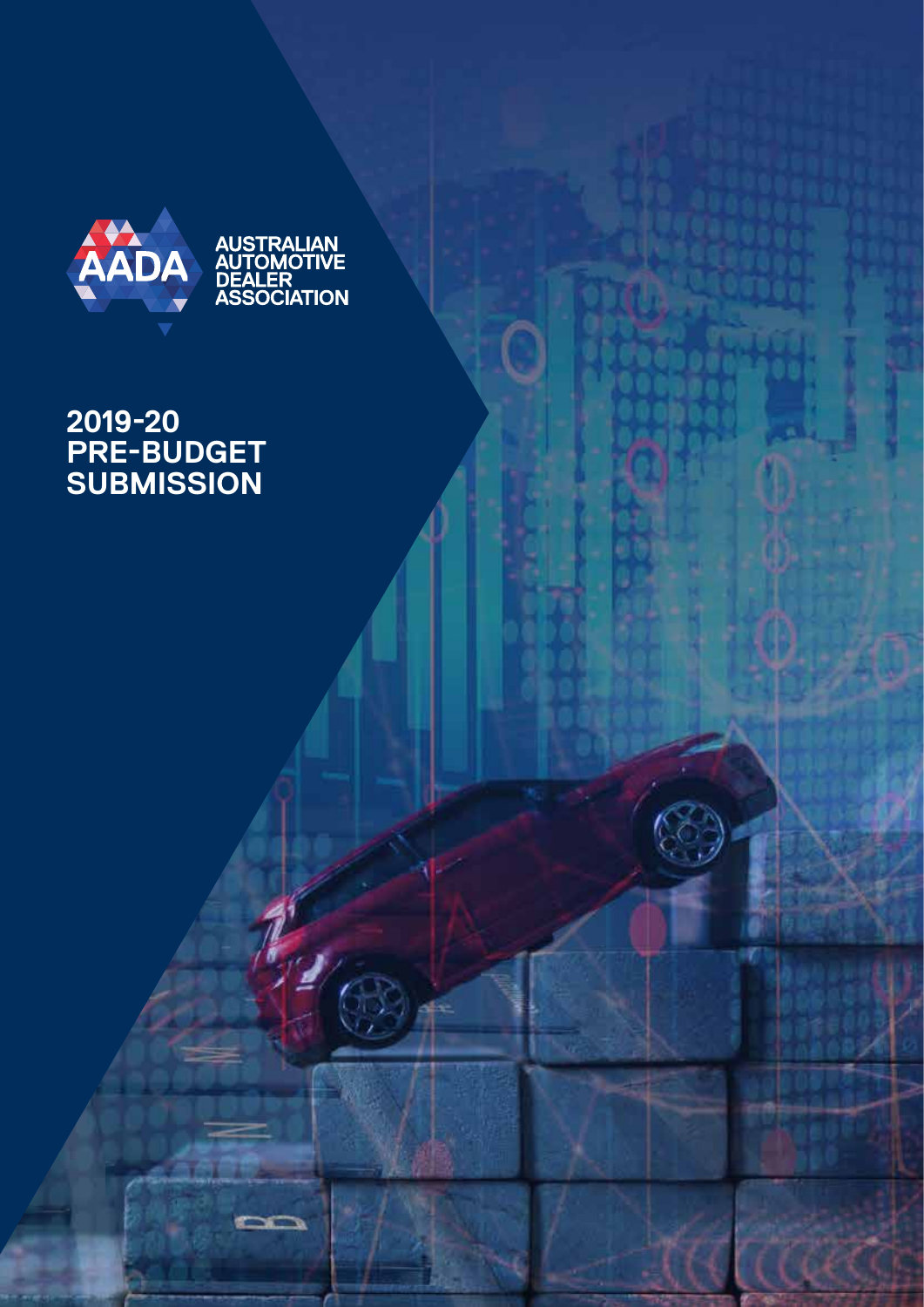## **CONTENT**

| <b>Section 1: Foreword</b>                                    | 03              |
|---------------------------------------------------------------|-----------------|
| <b>Section 2: Summary</b>                                     | 04              |
| <b>Section 3: Background</b>                                  | 05              |
| Section 4: A Modern New Vehicle Taxation Regime               | 06              |
| Luxury Car Tax (LCT)                                          | 07              |
| <b>Road Use Charges</b>                                       | 12 <sup>°</sup> |
| <b>Passenger Vehicle Tariffs</b>                              | 13              |
| <b>Section 5: Emissions</b>                                   | 14              |
| An Achievable CO <sub>2</sub> Target for Passenger Vehicles   | 14              |
| <b>Expediting the Updating of Australia's Fuel Refineries</b> | 15              |
| <b>Education for New Vehicle Buyers</b>                       | 16 <sup>°</sup> |
| <b>Section 6: Customs and Border Protection</b>               | 17              |
| <b>Counterfeit Parts</b>                                      | 17              |
| <b>Malware and Vehicle Data Vulnerabilities</b>               | 17              |
| <b>Section 7: Conclusion</b>                                  | 18              |
| <b>Section 8: Referenced Material</b>                         | 19              |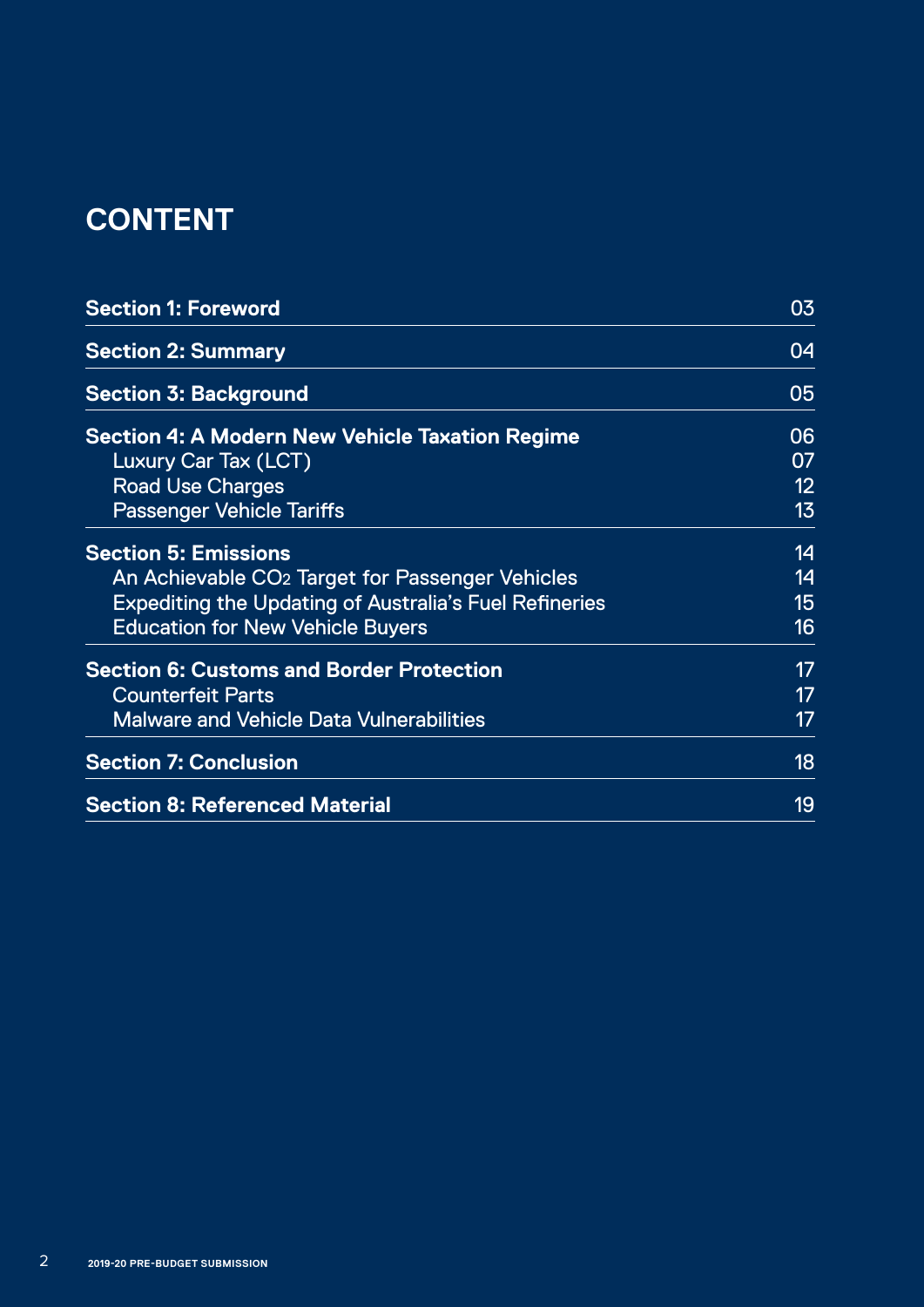## **FOREWORD**

AADA is pleased to respond to the invitation from the Treasurer, the Hon Josh Frydenberg MP to make a submission for consideration by the Government in the preparation of its 2019-20 Budget. AADA notes the Government's success in budget repair while also supporting fairness, opportunity and security for all Australians.

In the year since our last Pre-Budget submission, business has become tougher for Australia's new car Dealers. In 2018, the number of new cars sold in Australia dropped, but still remained above one million vehicles. Consumer sentiment has softened due in part to the housing downturn, but also because of the perception of tough times ahead for the global economy.

Nevertheless, Australia's new car Dealers and their customers have continued to support the job of getting the Budget back into surplus through tax contributions of many billions of dollars over the last financial year. While we do not object to paying our fair share of tax, we do think that our customers are being penalised through a number of inefficient and antiquated taxes, such as the Luxury Car Tax, and Vehicle Tariffs applied to cars sourced from non-FTA countries. We believe that these taxes were put in place to support a car manufacturing industry that no longer exists, and therefore should now be abolished.

AADA's comments are limited to matters of direct relevance to our members and their business interests in the automotive retail sector. Our market is one of the most competitive in the world and our business environment is one that is being buffeted by the winds of technological change, changing customer expectations and tighter regulation. Despite these challenges, the AADA and its members believe that with hard work, a clear view of our intended future, and solid policy support we can continue to play a significant role in enhancing Australia's economic wellbeing. We commend this submission for your consideration.

W. Marchan

**David Blackhall Chief Executive Officer**

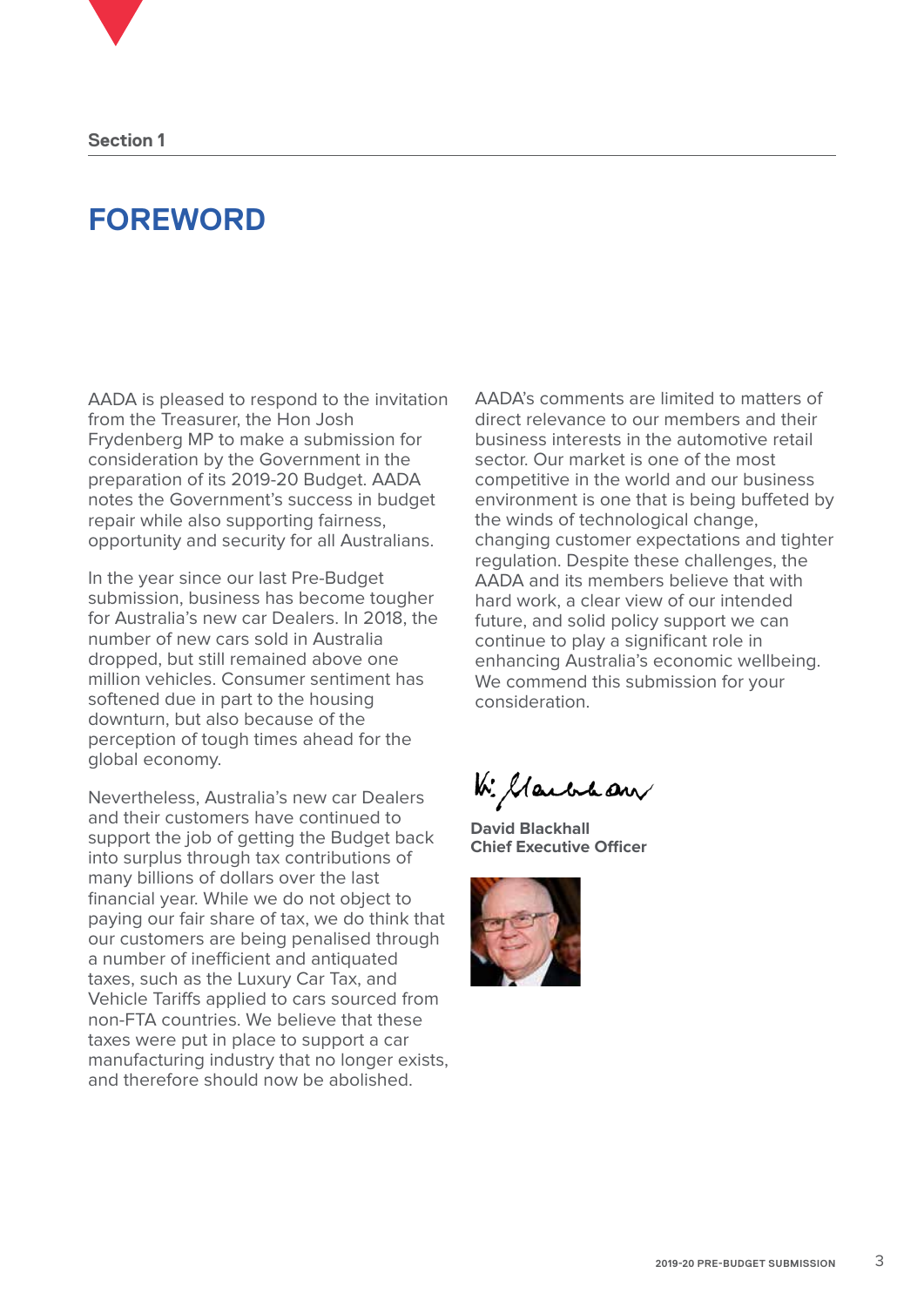## **SUMMARY**

## **A MODERN NEW VEHICLE TAXATION REGIME 1**

- Abolish or modify the Luxury Car Tax (LCT).
- Abolish tariffs on passenger vehicles.
- Road use and Congestion charges.



## **A CONSUMER-FOCUSSED VEHICLE EMISSIONS POLICY**<br> **2** An achievable CO2 target for passenger vehicle<br> **2** Expediting the introduction of Euro6 emission st

- An achievable CO<sub>2</sub> target for passenger vehicles.
- Expediting the introduction of Euro6 emission standards and of mandatory fuel efficiency standards
- Education for new vehicle buyers



## **PROTECTING OUR VEHICLE FLEET FROM CRIMINAL ELEMENTS 3**

- Provide additional funding for intelligence and interception operations to stem the flow of counterfeit motor vehicle parts into Australia.
- Fund research and analysis from the Australian Cyber Security Centre, Australian Signals Directorate and any other relevant agency, on the detection and management of cybersecurity threats as they apply to the current and future passenger vehicle fleet in Australia.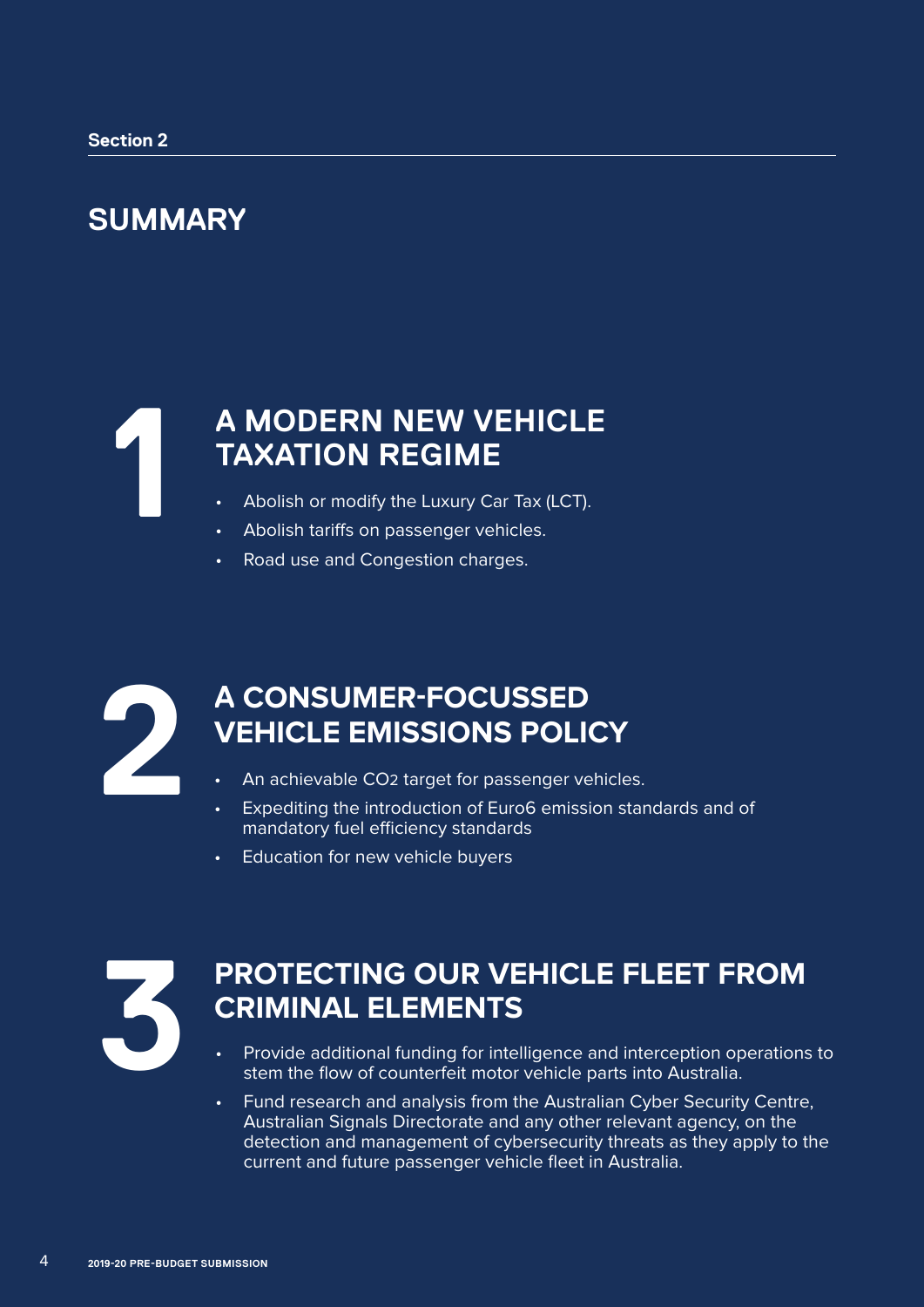## **BACKGROUND**

AADA is the peak industry body exclusively representing franchised new car Dealers in Australia. There are around 1,500 new car Dealers in Australia that between them operate about 3,500 new vehicle outlets. Those dealerships range from single-site family-owned small businesses to larger multi-site businesses, including three public companies, operating in regional Australia and capital cities across all States and Territories. It is important to note that the listed entities account for only around 15 per cent of total 'rooftops'. Put another way, 85 per cent of franchised new car businesses continue to be owned by individual operators or family groups. This is not an industry dominated by large multinational operators or an industry with monopoly market dynamics such as have developed in the banking and grocery in Australia.

The automotive retail sector is an important contributor to the Australian economy. Our members employ almost 70,000 men and women across Australia, and are a major provider of apprenticeships, particularly in the mechanical trades.

The economic impact of the new vehicle retailing sector to Australia is also substantial. The industry's total turnover/ sales amounts to over \$65 billion and the estimated total economic contribution is almost \$15 billion. New car Dealers also generate over \$10 billion in wages and almost \$3 billion in tax revenue.

The industry is a significant contributor to Australia's wealth, and ongoing wellbeing, particularly in rural and regional Australia, where new car Dealers are among the

biggest employers and contributors to the local economy. All across Australia, Dealers sponsor local sporting clubs, community groups and charities.

Like many other segments of the Australian economy, new car Dealers are facing and overcoming significant challenges arising from technological change, evolving consumer expectations, and national economic pressures. More specifically, our members are under pressure from issues such as the continued government reliance on taxes and tariffs that were developed to support a motor vehicle manufacturing industry that no longer exists.

|    | 69,173<br><b>DEÁLER EMPLOYEES</b>                             |
|----|---------------------------------------------------------------|
| \$ | \$65.53 billion<br>TURNOVER/SALES                             |
|    | \$14.91 billion<br>TOTAL ECONOMIC CONTRIBUTION                |
|    | \$10.11 billion<br><b>TOTAL OF WAGES &amp; OTHER EXPENSES</b> |
| Ø  | \$2.42 billion<br><b>TAX CONTRIBUTION</b>                     |
|    | <b>\$6.08 billion</b><br><b>DEALER WAGES</b>                  |
|    | <b>\$4.03 billion</b><br>DEALER OTHER EXPENSES                |
| \$ | \$1.73 billion<br>DUTIES COLLECTION                           |
|    | \$642.68 Million<br><b>NEW VEHICLE REGISTRATION</b>           |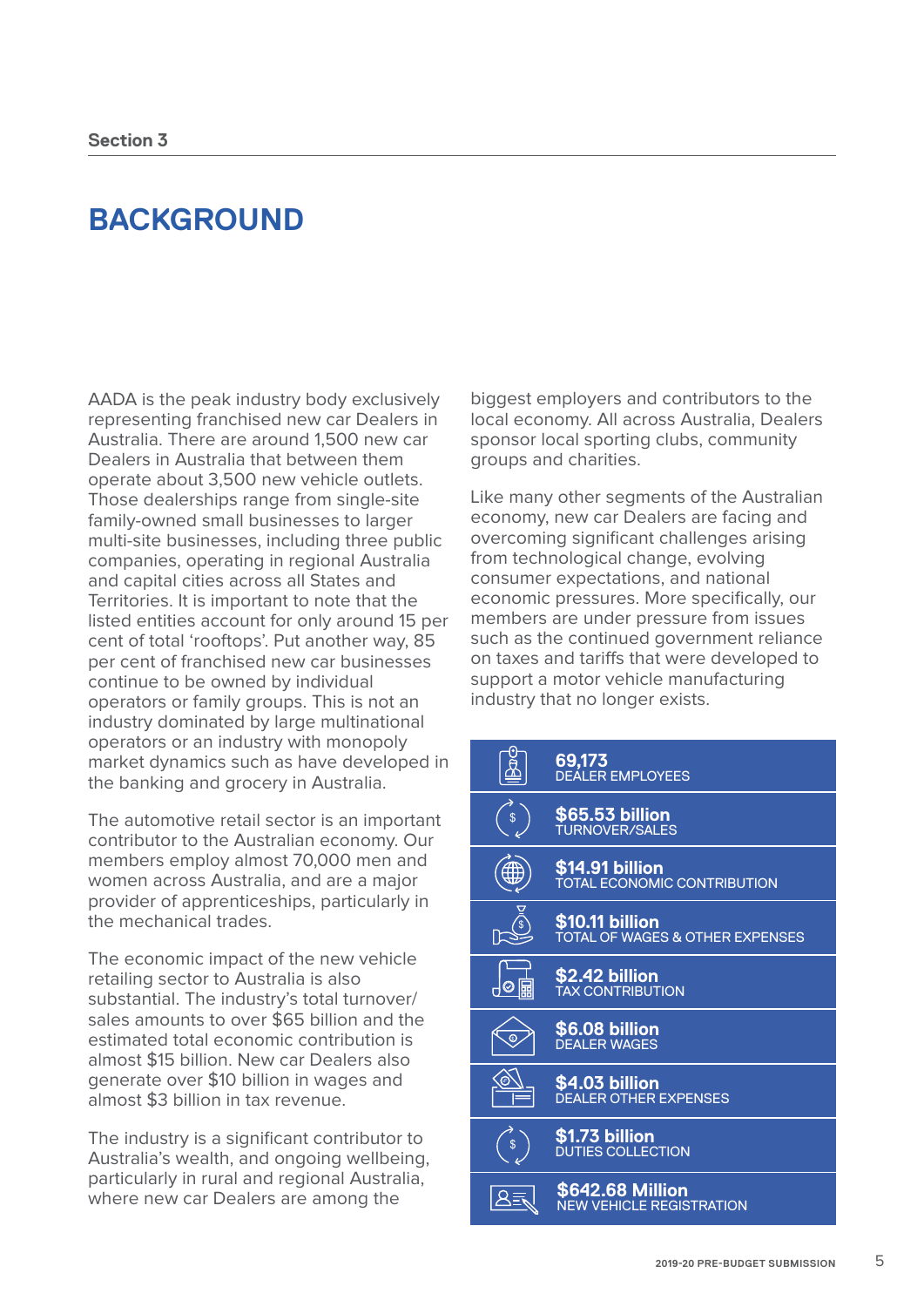## **A MODERN NEW VEHICLE TAXATION REGIME**

The Government should be congratulated on the progress it has made in returning the budget to surplus. New car buyers have made a significant contribution in recent years as federal new car taxes have poured into the Treasury coffers during a period of record new car sales. A considerable part of that tax revenue has been drawn from the Luxury Car Tax and the vehicle tariffs that are applied to new cars sourced from countries with which Australia does not a Free Trade Agreement (FTA).

These taxes are outdated and have been discredited by various independent taxation reviews. The Government should abolish or restructure these taxes to provide consumers and local Dealers with some relief, particularly as the new car market softens.

Federal taxes on new cars, such as the import tariff and the luxury car tax highlighted above disadvantage consumers seeking to buy new cars which deliver safety, environmental and fuel efficiency benefits. These legacy taxes were introduced in an era when Australia still manufactured passenger cars and maintaining them only disadvantages consumers and local businesses.

Domestic passenger vehicle manufacturing no longer exists, but the tax structures that were there to support it continue to make passenger vehicles in Australia more expensive than they should be. Australia needs to modernise its automotive taxation regime to encourage affordable safe, clean and efficient new cars. The Government has identified road safety, lower energy costs

and emissions reduction as priorities – renewing the national fleet by selling new cars supports these priorities.

The AADA notes that technological and societal changes to our personal modes of transport, whether it be the broad acceptance of electric vehicles or the move to shared transport under a "Mobility As A Service" (MAAS) model, will undercut current Commonwealth, State and Local Government taxation revenues. We urge the Federal Government to commence a program of consultation and design to establish an automotive taxation regime fit-for-purpose for these new realities.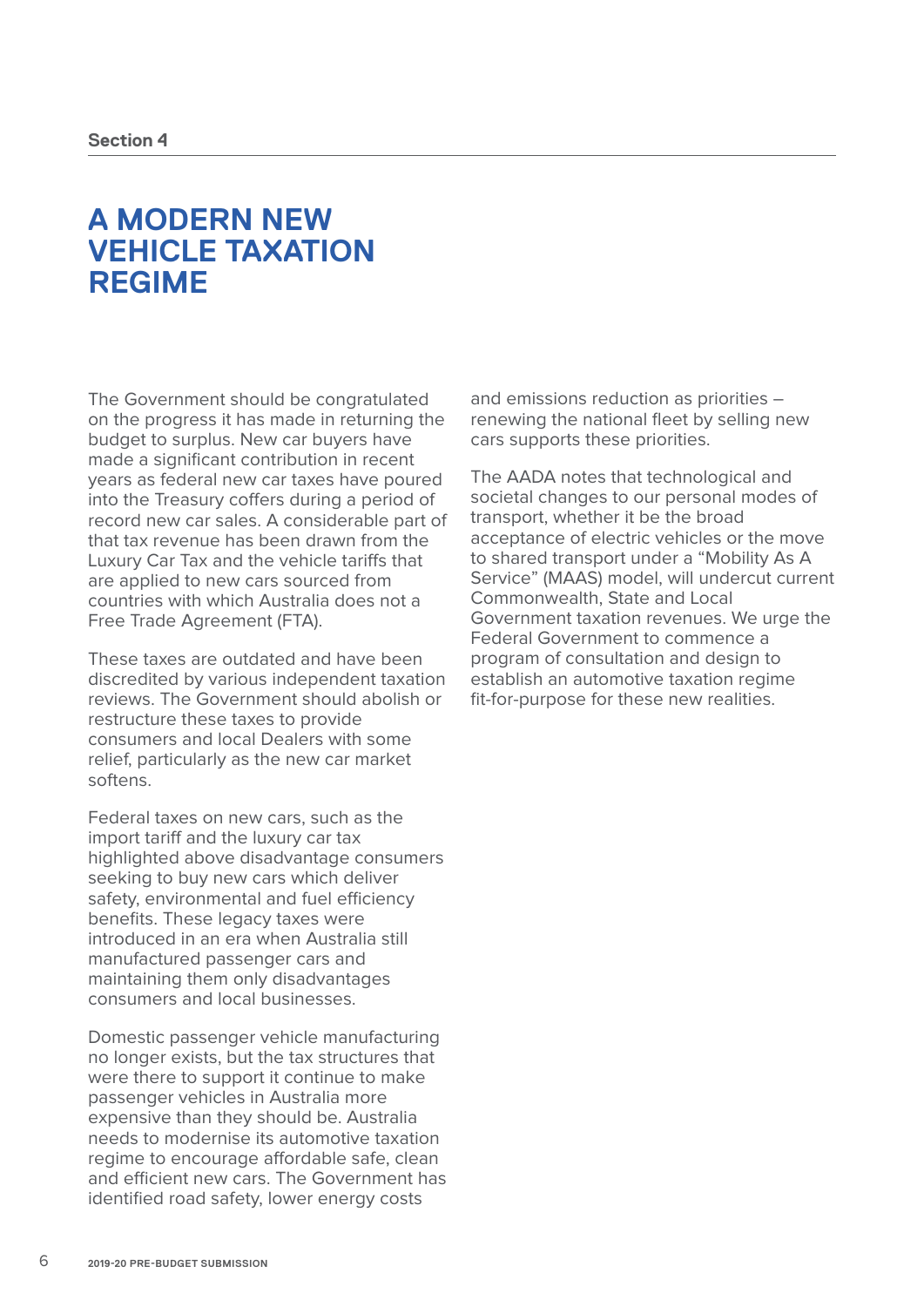#### **Luxury car tax (LCT)**

The LCT is a poorly structured tax and acts as a barrier to the renewal of the passenger vehicle fleet at a time when technological improvements continue to make new car models safer, more energy-efficient and more environmentally friendly. The threshold for the tax currently applies to vehicles such as the Toyota Landcruiser rather than truly luxury vehicles. Furthermore, it is disappointing that the LCT applies to optional features which discourage consumer uptake of safety features due to concerns it will push their new vehicle over the threshold.

Individuals purchasing expensive vehicles are already paying more by virtue of the GST contribution they make on the final sale price. Furthermore, it is not clear why the luxury new vehicles attract a tax when other luxury products such as yachts, private jets and furs attract no such charge.

The LCT is also a hurdle to good relations with our trading partners. In particular, the EU is disproportionately affected and has repeatedly criticised the Australian Government's application of the tax at various trade forums.

The AADA understands that the LCT is a useful source of revenue, and that its removal would be seen as giving a free kick to the wealthier elements in society. Consequently, if the total abolition of the LCT cannot be contemplated within the next Budget cycle, then we propose the adoption of one or more of the following options: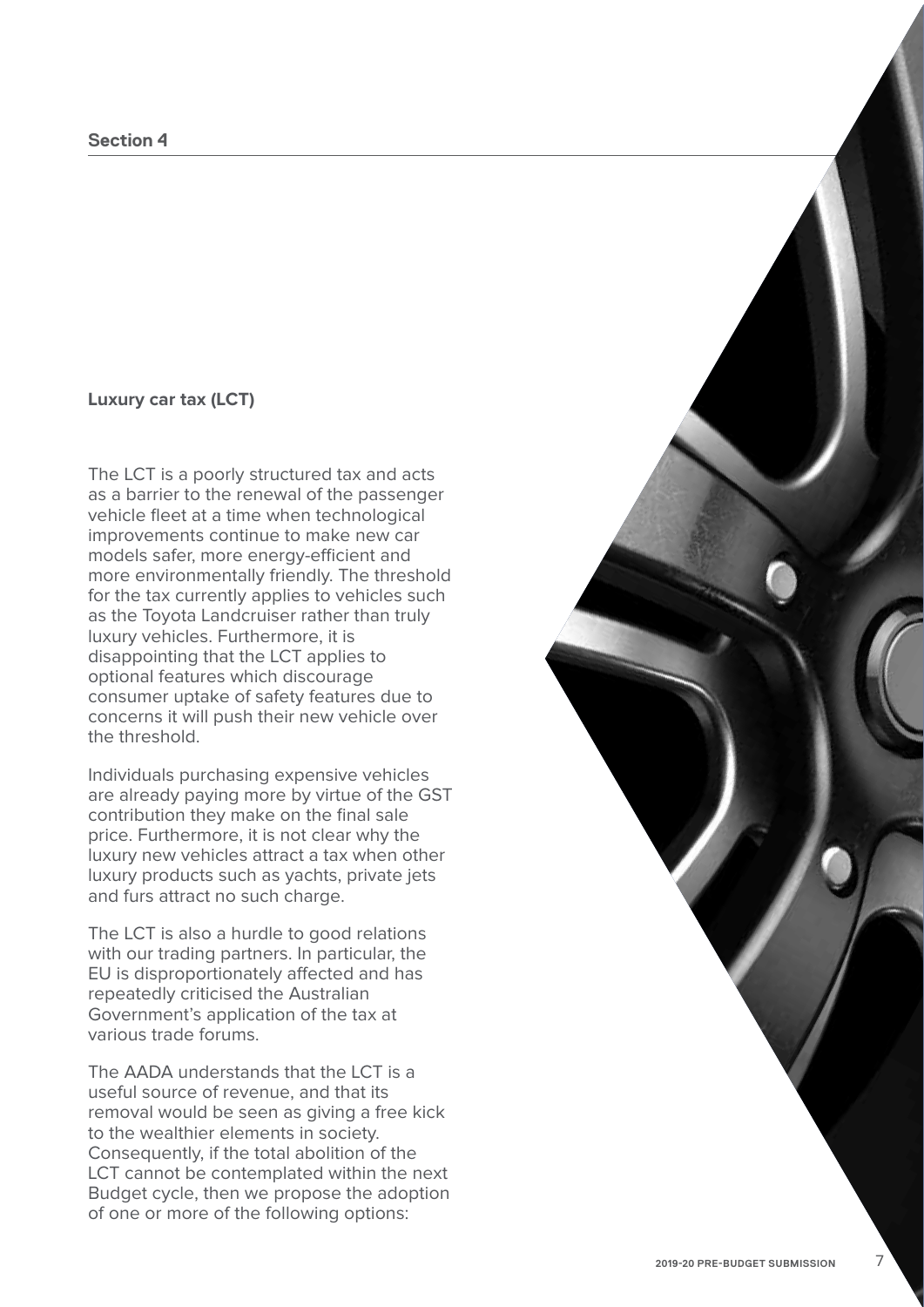#### **OPTION 1: Raise the treshold for LCT to target truly luxury vehicles**

As it stands, the LCT is set at a level intended to protect the premium models of cars manufactured in Australia, that is the Holden Statesman and the Ford Fairlane**<sup>1</sup>** . A slightly higher threshold exists for cars that claim a fuel consumption of less than 7lts per 100km. As car manufacturing no longer takes place in Australia, it is unclear why the thresholds remain at current levels, particularly when they capture vehicles such as the Toyota Landcruiser or even some variants of the Mazda CX-9 SUV.

One useful definition of a 'luxury car' comes from Loureiro and Kaufmann:

> A luxury car brand provides desirable characteristics beyond strict functional "bare necessities". A luxury car distinguishes by style, high quality, performance, as well as strong emotional and symbolic associations congregated to give comfort, reliability, pleasure and social status to the owner. Luxury cars are unique and distinctive within the market in terms of brand, price, and number of extra accessories, engineering requirements, performance, technology and available options.**<sup>2</sup>**

Adopting such a definition opens the door to two approaches for defining which cars should be liable for LCT. One approach, as used by the EU makes a list of cars deemed to meet the definition and incorporates them into a vehicle segment (Segment-F) for the purposes of the tax. A second approach,

which we think more appropriate, is to escalate the threshold upon which the LCT is payable until only cars that meet this definition are left in the market.

Our review of car prices and models indicates that a nominal threshold of \$100,000 would meet the above definition. Interestingly, this is the level at which the Queensland Government's state luxury car tax also applies.

While the AADA is strongly opposed to the Queensland Government's recent introduction of a state tax on luxury cars we acknowledge that the threshold has been set at a level that more accurately reflects the luxury status of the motor vehicles at, and above, that price point.

Increasing the threshold of the LCT to target true luxury vehicles should in our view, be the prelude to the eventual abolition of the LCT. The AADA understands that forgoing the revenue raised by the LCT is challenging, so our proposal is for a staged abolition, where the rate at which the tax is paid is progressively diminished over a period of five years until it is no longer collected. This approach would show the government's good faith while allowing a progressive adaptation to the loss of revenue and preventing a consumer boycott to avoid the LCT until it was removed.

Adopting Option 1 would both restrict the tax to cars that are more appropriately labelled as luxury vehicles and lead to the eventual abolition of the tax in a staged and controlled fashion.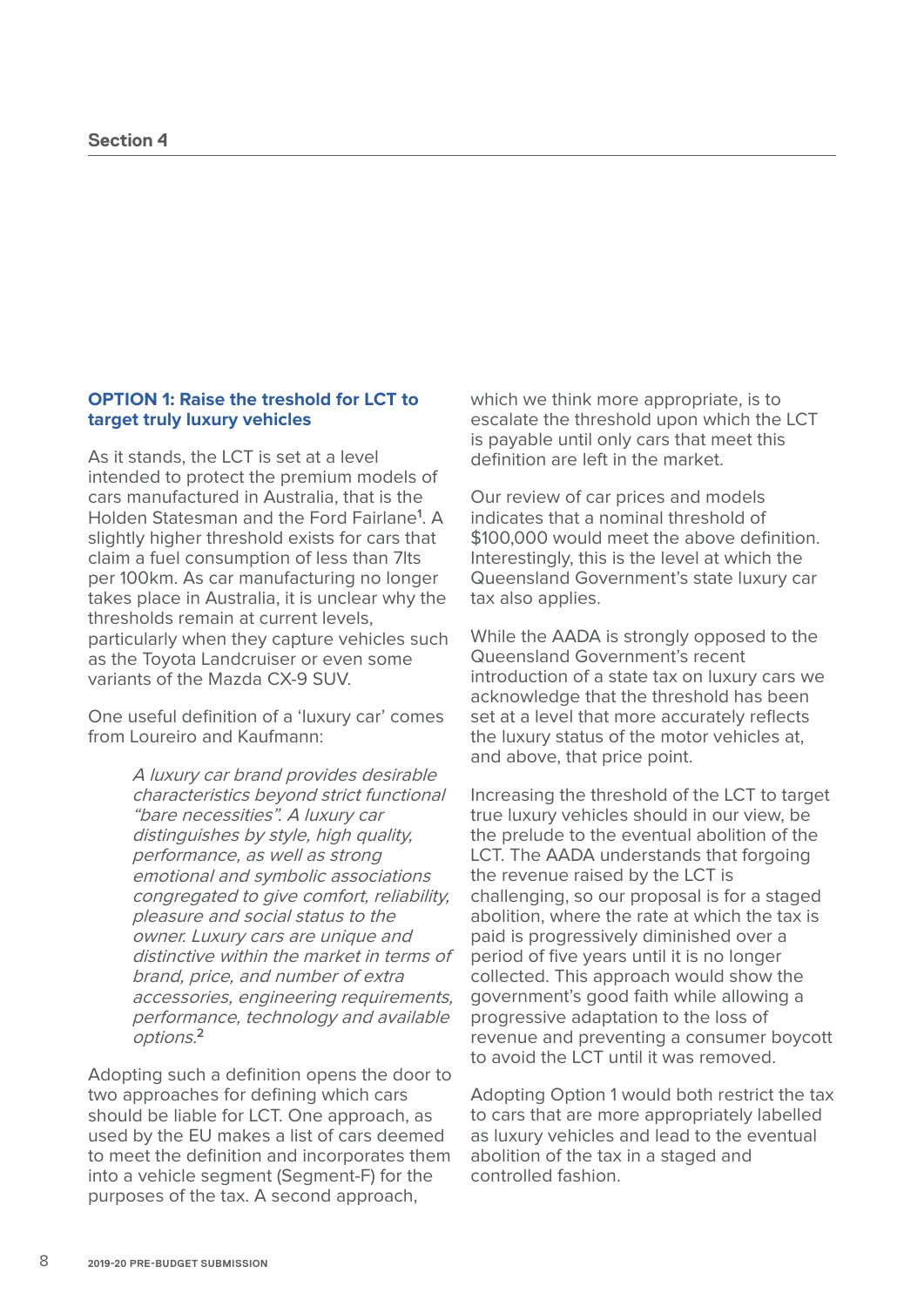#### **OPTION 2: Exempt low emissions vehicles**

Without a doubt the biggest factor constraining demand for low emission vehicles (that is those with fuel economies better than 3 litres/100 Kilometres) particularly Electric Vehicles (EVs) in Australia is the high up-front cost of purchase. Despite the significant savings in running costs and the relief from taxation, many motorists are put off by the fact that EVs are nowhere near price parity with Internal Combustion Engine (ICE) vehicles. For example, the Hyundai IONIQ is Australia's most affordable EV at \$44,990 (before on-road costs). A similar ICE vehicle would be the Hyundai Elantra which can start from as little as \$21,950 (before onroad costs).

The reason for the price disparity is the high cost of the lithium-ion battery which is expected to decline over time. In the meantime, some countries have sought to bring down the cost of EVs by offering financial incentives. The question of incentives is, in essence, a philosophical one, and it distracts from the real factors distorting the price of EVs namely the Federal Government's taxes on new cars, which falls disproportionately on EVs.

Despite having no domestic vehicle manufacturing industry, the Government levies a five per cent tariff on vehicles being imported from countries with which Australia has no free trade agreement (FTA). As Australia doesn't have an FTA with the EU, all vehicles manufactured in EU member countries incur this senseless charge, and unfortunately for potential EV buyers the

overwhelming majority of EVs available in Australia are manufactured in the EU. More onerously, EVs, because of their high purchase price, are almost all subject to the Luxury Car Tax.

Table 1 has listed the EVs currently available for purchase in Australia as identified by the Electric Vehicle Council (EV). We have also included the Hyundai IONIQ which has only recently become available for private buyers and the Jaguar I-Pace which was launched recently in Australia.

all vehicles manufactured in EU member countries incur this senseless charge, and unfortunately for potential EV buyers the overwhelming majority of EVs available in Australia are manufactured in the EU. More onerously, EVs, because of their high purchase price, are almost all subject to the Luxury Car Tax.

Table 1 has listed the EVs currently available for purchase in Australia as identified by the Electric Vehicle Council (EV). We have also included the Hyundai IONIQ which has only recently become available for private buyers and the Jaguar I-Pace which was launched recently in Australia (source: redbook.com. au).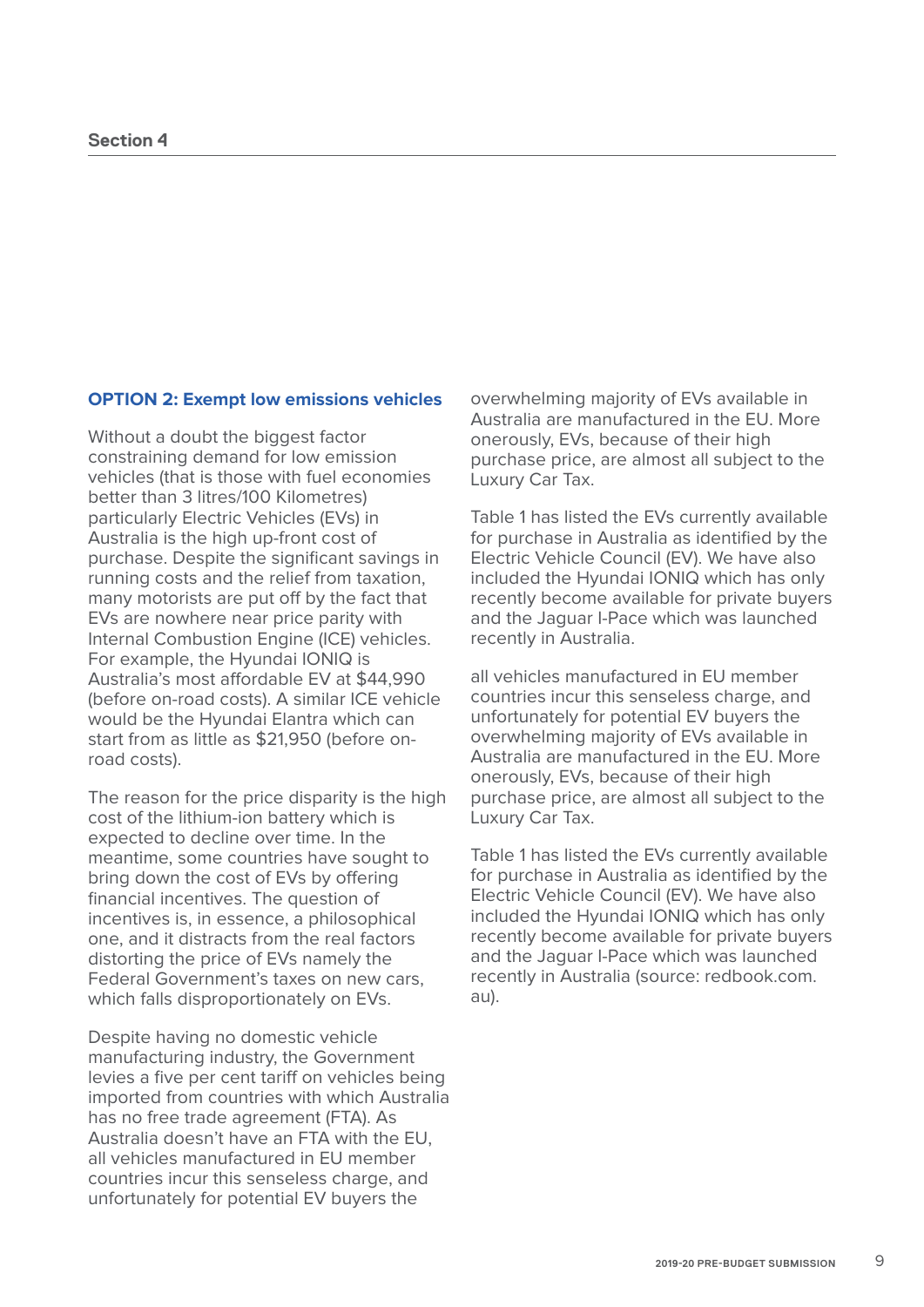## **TABLE 1 - FEDERAL TAXES APPLYING TO EVS AVAILABLE IN AUSTRALIA**

| <b>VEHICLE</b>                  | <b>COUNTRY OF</b><br><b>ORIGIN</b> | <b>MANUFACTURER</b><br><b>SUGGESTED</b><br><b>RETAIL PRICE</b> | <b>TARIFF</b>        | <b>LUXURY</b><br><b>CAR TAX</b> |
|---------------------------------|------------------------------------|----------------------------------------------------------------|----------------------|---------------------------------|
| Audi A3 E-tron                  | Germany                            | \$62,490                                                       | ✔                    |                                 |
| Audi Q7 E-tron                  | Slovakia                           | \$139,900                                                      | $\blacktriangledown$ | ✔                               |
| <b>BMW 330e</b>                 | Germany                            | \$70,900                                                       | ✔                    |                                 |
| <b>BMW 740e</b>                 | Germany                            | \$229,900                                                      | ✔                    | ✔                               |
| BMW <sub>13</sub>               | Germany                            | \$68,700                                                       | ✔                    |                                 |
| BMW18                           | Germany                            | \$303,300                                                      | ✔                    | ✔                               |
| BMW X5 x Drive40e               | <b>United States</b>               | \$118,855                                                      |                      | ✔                               |
| Hyundai IONIQ                   | Korea                              | \$44,990                                                       |                      |                                 |
| Jaguar I-Pace                   | Austria                            | \$119,000                                                      | ✔                    | ✔                               |
| Mercedes Benz C350e             | South Africa                       | \$75,900                                                       | ✔                    |                                 |
| Mercedes Benz E350e             | Germany                            | \$131,600                                                      | ✔                    |                                 |
| Mercedes Benz GLE500            | <b>United States</b>               | \$131,000                                                      |                      | ✔                               |
| Mitsubishi Outlander<br>PHEV LS | Japan                              | \$50,490                                                       |                      |                                 |
| Porsche Cayenne S<br>E-Hybrid   | Germany                            | \$143,055                                                      | ✔                    |                                 |
| Porsche Panamera 4<br>E-Hybrid  | Germany                            | \$248,500                                                      |                      |                                 |
| <b>Renault Zoe</b>              | France                             | \$47,490                                                       |                      |                                 |
| <b>Tesla Model S</b>            | <b>United States</b>               | \$124,502                                                      |                      |                                 |
| Tesla Model X                   | <b>United States</b>               | \$133,602                                                      |                      |                                 |
| Volvo XC90 T8                   | Sweden                             | \$122,900                                                      | ✔                    |                                 |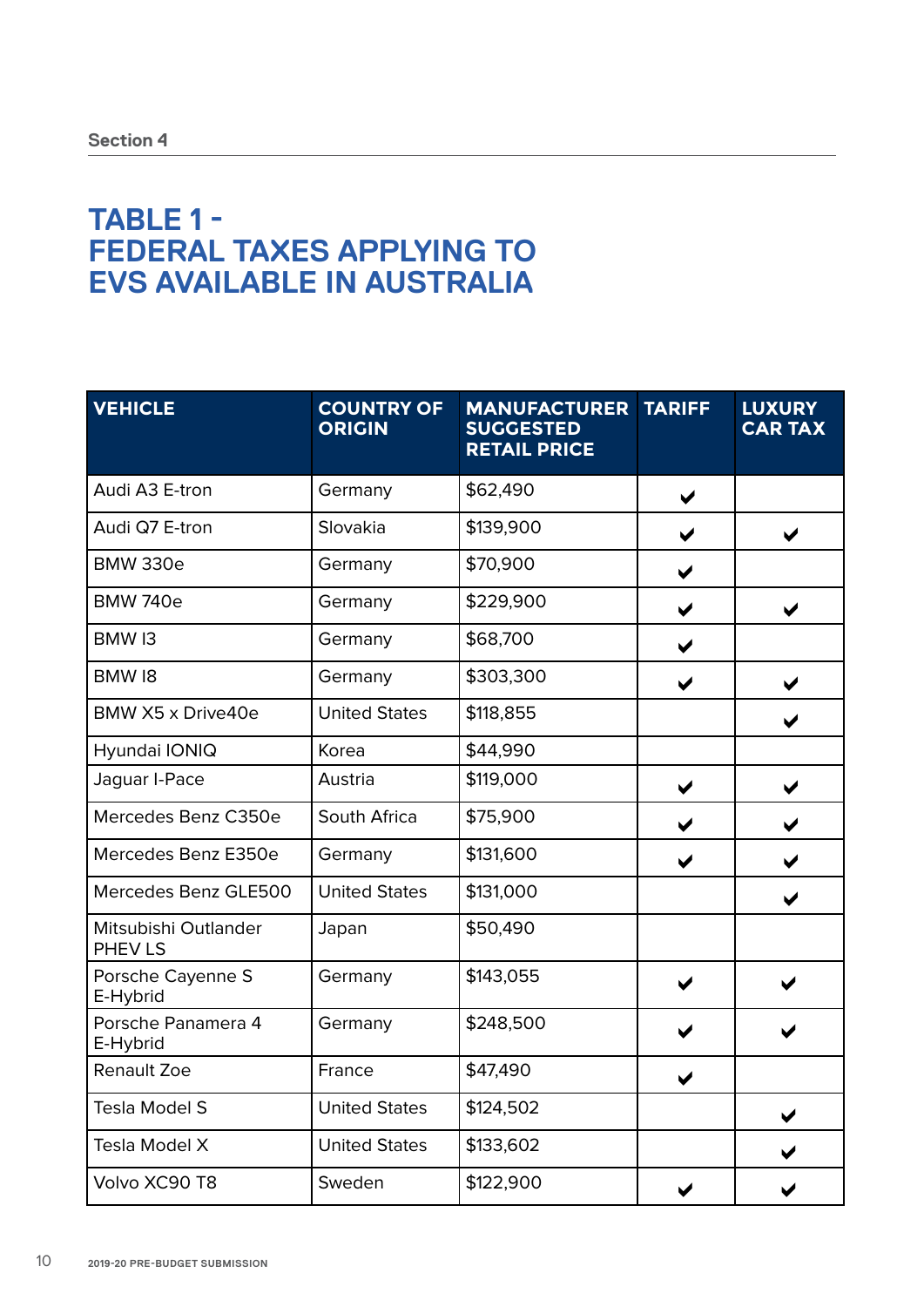Thirteen of the nineteen vehicles listed are paying a tariff due to the fact that they have been manufactured in non-FTA countries, mainly within the EU. Thirteen of the 19 vehicles listed are also paying the LCT as they cost more than the fuel-efficient threshold of \$75,526.

EVs are more likely to be manufactured in Europe and are more likely to be priced above the LCT threshold and as such are more likely to be subject to additional Federal Government taxation. While the policy intent of these taxes is not to target low emissions vehicles, the unintended consequence of these legacy taxes is that EVs are more expensive than they should be.

Adopting Option 2 would make electric vehicles and potentially other low emissions vehicles more affordable and encourage their broader acceptance into the Australian fleet. Given the very small numbers of vehicles involved, this option would not significantly affect the revenue raised annually by the LCT. Additional revenue balancing could be achieved by linking an LCT/tariff exemption with the introduction of Road Use Charges initially for EVs only as discussed in a section below.

#### **OPTION 3: Exclude accessories from the calculation of whether a vehicle hits the threshold for paying the LCT**

Adopting this option would modify the calculation of the LCT to ensure that it is calculated solely on the price of the baselevel variant of a vehicle, rather than include all accessories present in other variants. This is of particular importance for vehicles that are marginally below the LCT threshold, that mostly only cross it because their new owners have chosen a variant with greater safety features. One example of this being the Mazda CX-9, where only the variant with the highest level of safety features falls within the LCT purview. This situation is particularly problematic for many 4WD vehicles, where aftermarket safety or workrelated accessories (winches, lights, bullbars, etc) are added to the price of the vehicle and thus take it above the LCT threshold. The result, is that consumers will still get their accessories, but source them after they have purchased their vehicle, and potentially not use genuine parts, with associated effects on the safety of the vehicle's driver and passengers. Alternatively, we would offer the suggestion that, if the base version of a vehicle does not breach the LCT threshold, then none of the versions featuring more extensive options, would breach the threshold either.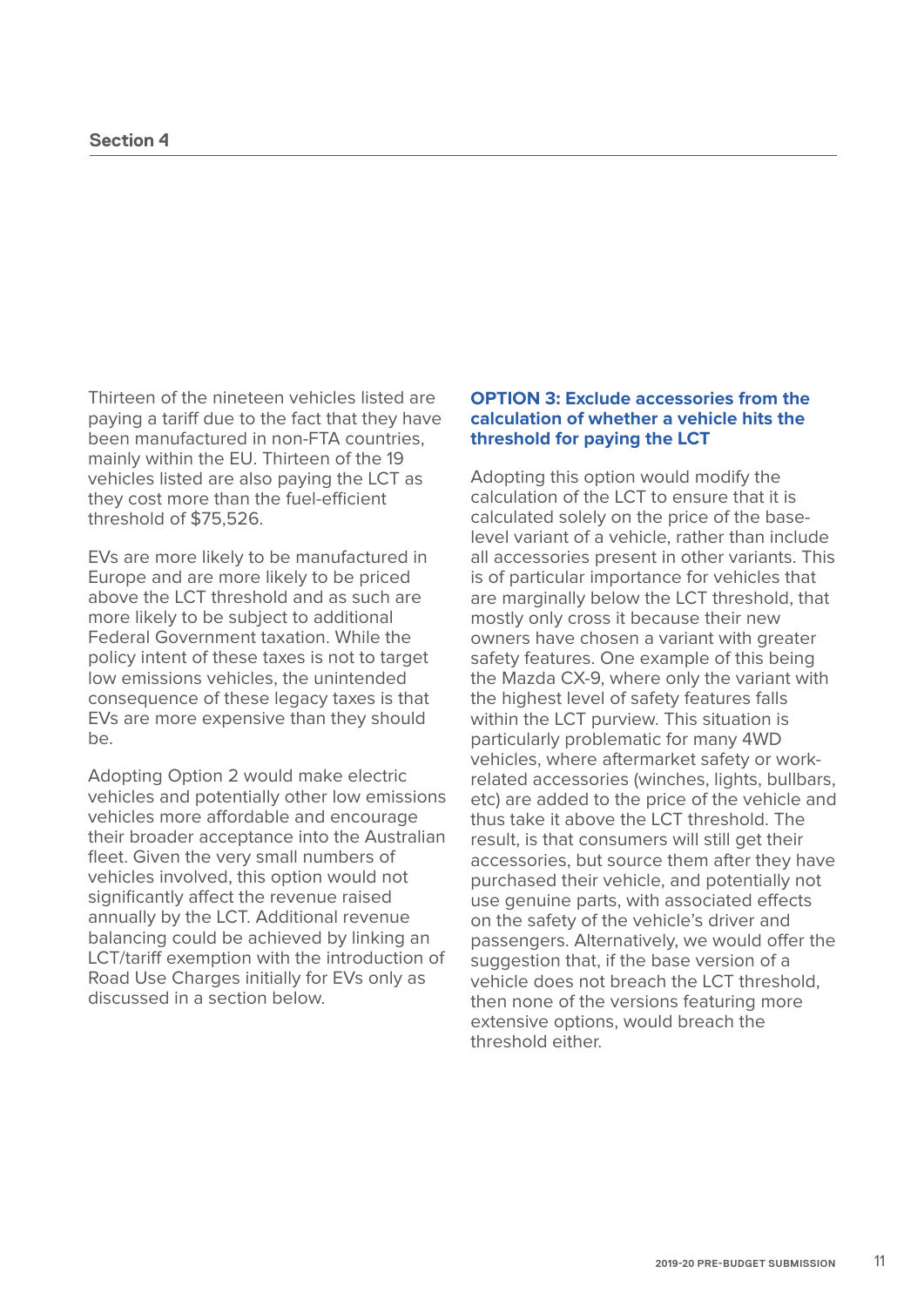#### **Section 4**

### **Road Use Charges**

It is well known that the predicted growth in low emissions vehicles will increasingly diminish the government revenue currently raised through fuel excises. Consequently, we recommend that the government considers a move away from its dependence on fuel excises to fund the development and maintenance of transport infrastructure towards a more targeted road user charging approach. Implementation of these changes might be undertaken with a staged approach where BEVs are targeted first for the road use charge system, that can later be expanded to include all road vehicles, as outlined in Option 2, earlier in this paper.

We note that other technological advances, such as the wide adoption of automated vehicles (AVs) and "Mobility as a Service" (MAAS) will also likely erode the Commonwealth tax revenue over the coming years. The AADA is strongly of the view that a full-scoped review of automotive related taxes should be undertaken as a matter of priority.

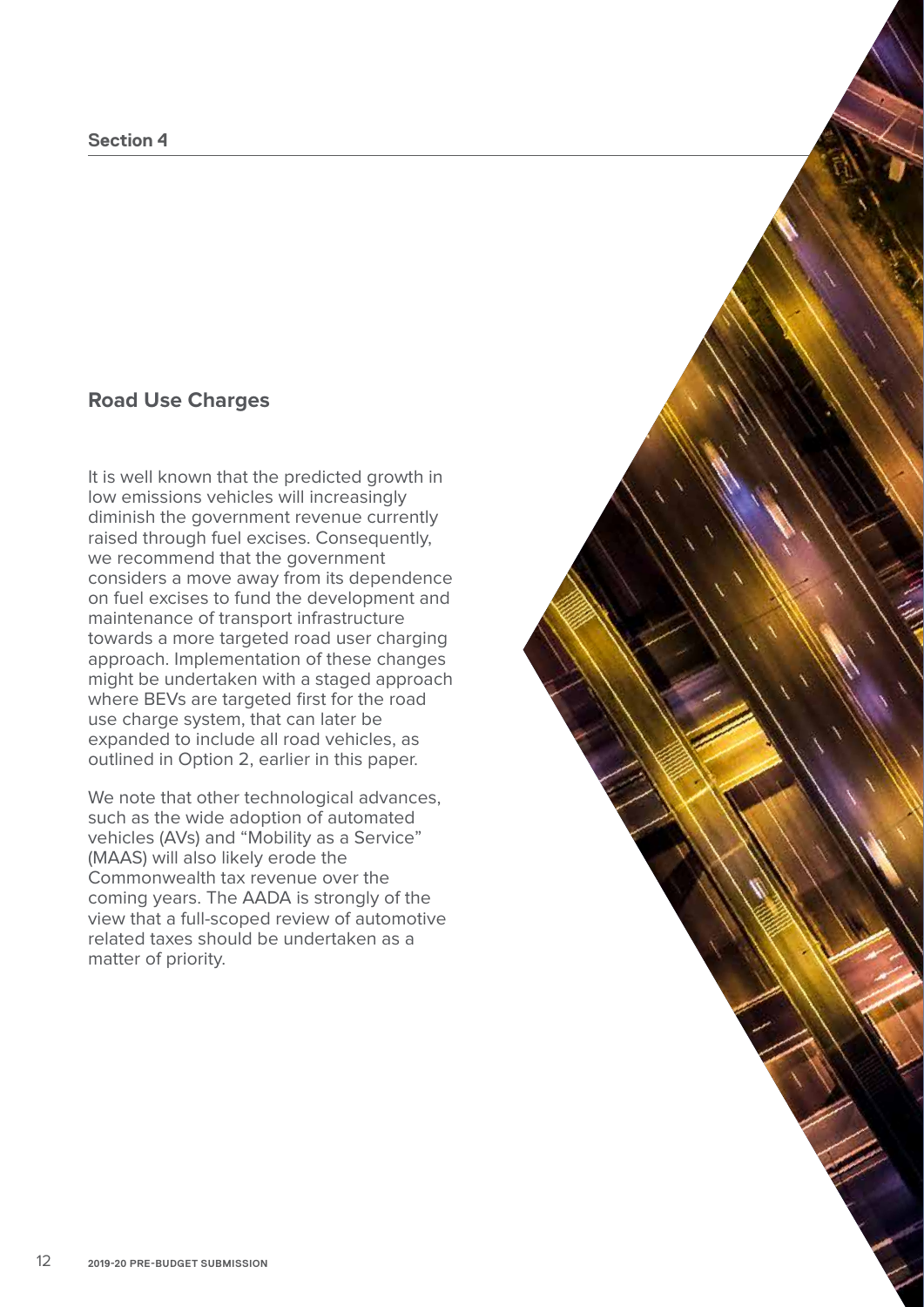#### **Passanger Vehicle Tariffs**

Currently, import tariffs are applied on motor vehicles that are manufactured in, or imported from countries with which Australia does not have a Free Trade Agreement. Given the growing number of FTAs, including the prospective trade agreement with the EU, we believe that the Australian public would be best served by the government removing existing tariffs from all passenger vehicles imported into Australia.

Vehicle tariffs are an invisible and discriminatory tax that is applied on approximately 400,000 new vehicles sold in Australia each year. On average, this is estimated to be \$1,900 tax per vehicle. The sale of new cars brings significant societal benefits as they are safer, more environmentally friendly and more fuel efficient. Improving road safety, reducing vehicle emissions and bringing down energy costs are all Government priorities and these taxes hinder progress towards these goals. There is an estimated \$1,500 in import tax for a mid-range VW Golf, one of the more popular small cars sold in the country. A similar amount of tax is now paid on the Holden Commodore after its production moved from Adelaide to Germany. Many models from popular brands such as Ford, Nissan and Suzuki are built in non-FTA countries and thus subject to this hidden import tax.

The Volvo XC60, a five-star ANCAP rated vehicle which is highly regarded for its state-of-the-art safety features and is ranked on the Government's Green Vehicle Guide as one of the cleanest most efficient vehicles on sale in Australia attracts an extra \$2,350 in duties. Significant duties are applied to some electric vehicles, such as the new Jaguar I-pace and the Renault Zoe – cars with zero tailpipe emissions. There are countless other examples of the price of various vehicle models being inflated by the tariff.

Trade policy aficionados say that the vehicle tariff will naturally fall away as part of the inevitable free trade agreement with the EU. However, free trade agreements can drag on and motorists should not be asked to hold their breath in the case of the EU where Australia is negotiating with a Union of 28-member states and which is also currently managing the departure of the United Kingdom. Consumers deserve immediate relief for new vehicles and so does industry, particularly those new car dealerships which have a disproportionate amount of product on their showroom floor which just happens to be manufactured in a non-FTA country.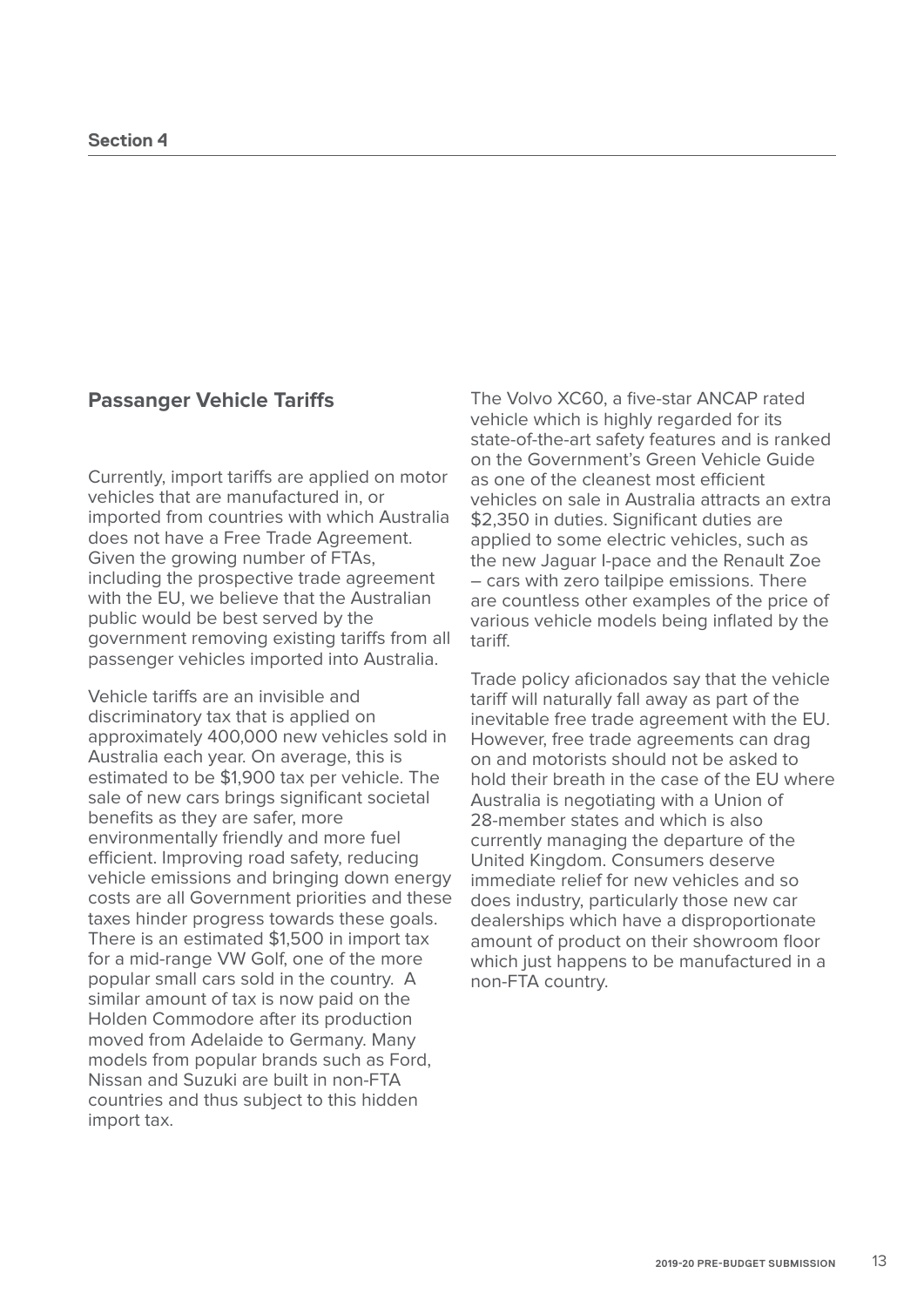## **EMISSIONS**

#### **An achievable CO2 target for passenger vehicles**

AADA supports the ongoing work of the Ministerial Forum on vehicle emissions. In terms of CO2 vehicle emissions we are supportive of a fleet-wide CO2 standard as is applied in other industrialised countries. However, it is critical that Australia develops a standard that is appropriate for Australia. We need a standard which is achievable and will not lead to a restriction of vehicle choice or a sharp increase in the cost of new vehicles. This will have the effect of stymying much needed renewal of the fleet and could have an adverse effect on local businesses. The mechanism used to enforce compliance with a CO2 standard is a financial penalty and it is crucial that this policy does not seek to simply fill the Treasury coffers as it will fall on consumers and local businesses.

The Government has flagged the need for CO2 standard to reduce emissions in the transport sector which will assist in Australia meeting its Paris commitments. While the AADA is supportive of this goal, we are concerned that previous models for a CO2 standard put forward by Government are unachievable without putting serious pressure on vehicle prices and local businesses.

We need a standard which is appropriate for Australia's fleet and our unique circumstances. The standard needs to be designed with features which are common in the systems used in the US and Europe. For example, light passenger vehicles and light

commercial vehicles need to be treated differently. Manufacturers should be given flexibility by being allowed to trade credits, make use of features like super credits and to include certain off-cycle credits.

Most importantly, the standard should be set at an appropriate level and industry should be given an appropriate amount of time to transition to the standard. All of these features are consistent with what has been done in the US and the EU.

Australia is a late mover in this space as local manufacturing prevented earlier government from adopting a standard. However, consumers and local businesses should not be punished with an unachievable target which leads to higher new car prices and consequently reduced vehicle choice and sales.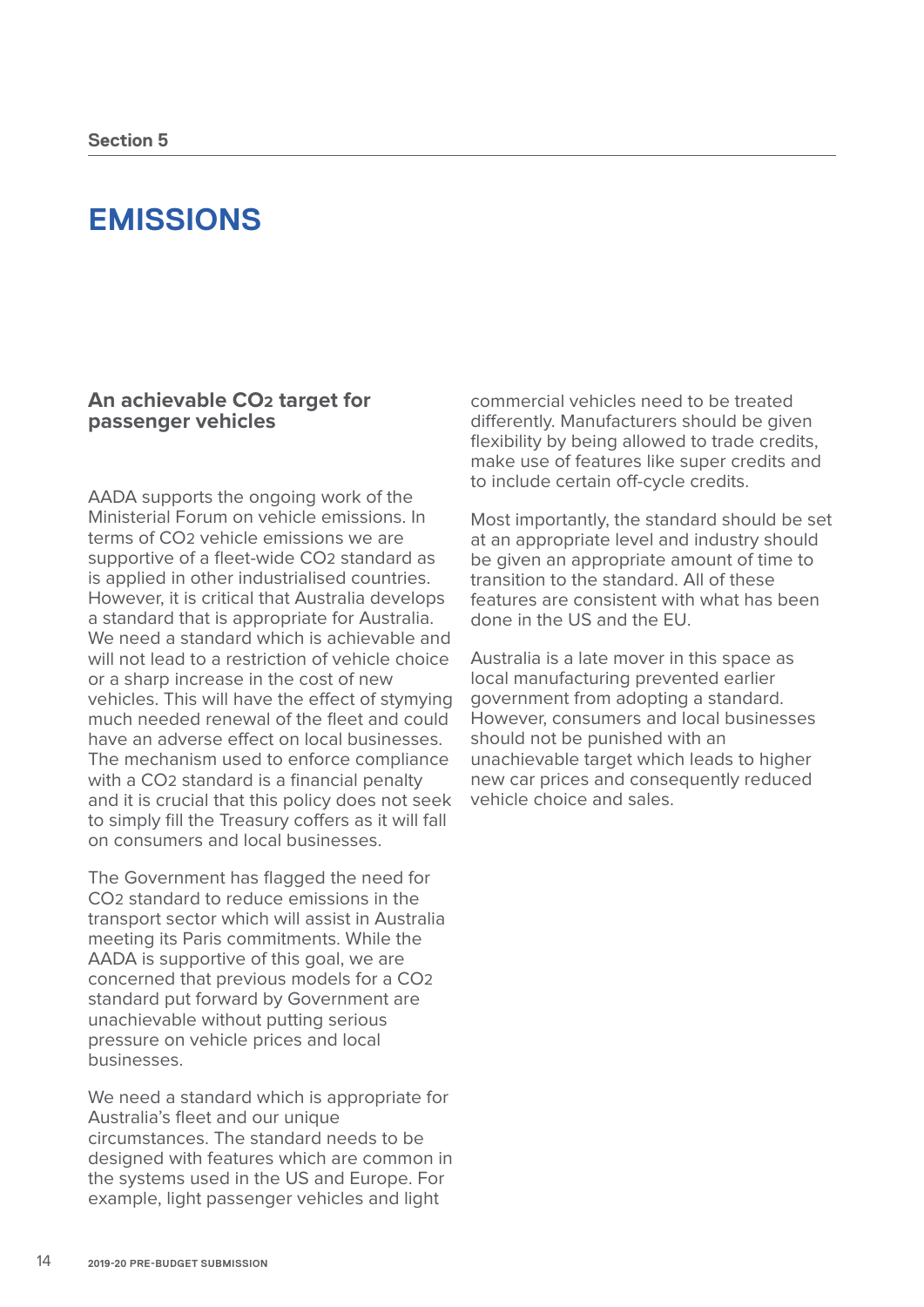#### **Section 5**

#### **Expediting the updating of Australia's fuel refineries**

Australia's currently poor fuel standards have become a barrier to the introduction of vehicle engines that meet Euro6 emission standards. The AADA considers that there is now an urgent need to bring Australian fuel standards up to what is expected from an advanced nation and enable the importation and sale of new vehicles that will contribute to the reduction of noxious emissions. The poor quality of Australian fuels means that it exceeds recommended levels of sulphur and aromatic contents and have too low a minimum octane number. This affects the ability of new vehicles to operate effectively and to meet the required emission standards.

The harmonisation of Australian fuel standards with European standards will enable the entry into Australia of vehicles with advanced emissions technologies. Consequently, like other motoring organisations such as the Federal Chamber of Automotive Industries (FCAI), the AADA recommends the adoption of Option B in the government's 2018 draft Regulatory Impact Statement. We further believe that funding consideration should be given to support the accelerated upgrading of Australia's fuel refineries to harmonise Australia's fuel standards with current European standards.

Reducing noxious emissions can be addressed through the expedited introduction of Euro6 technology for both passenger and heavy vehicles. This, however, cannot be done without having appropriate quality fuels. This requires the updating of Australia's fuel refineries.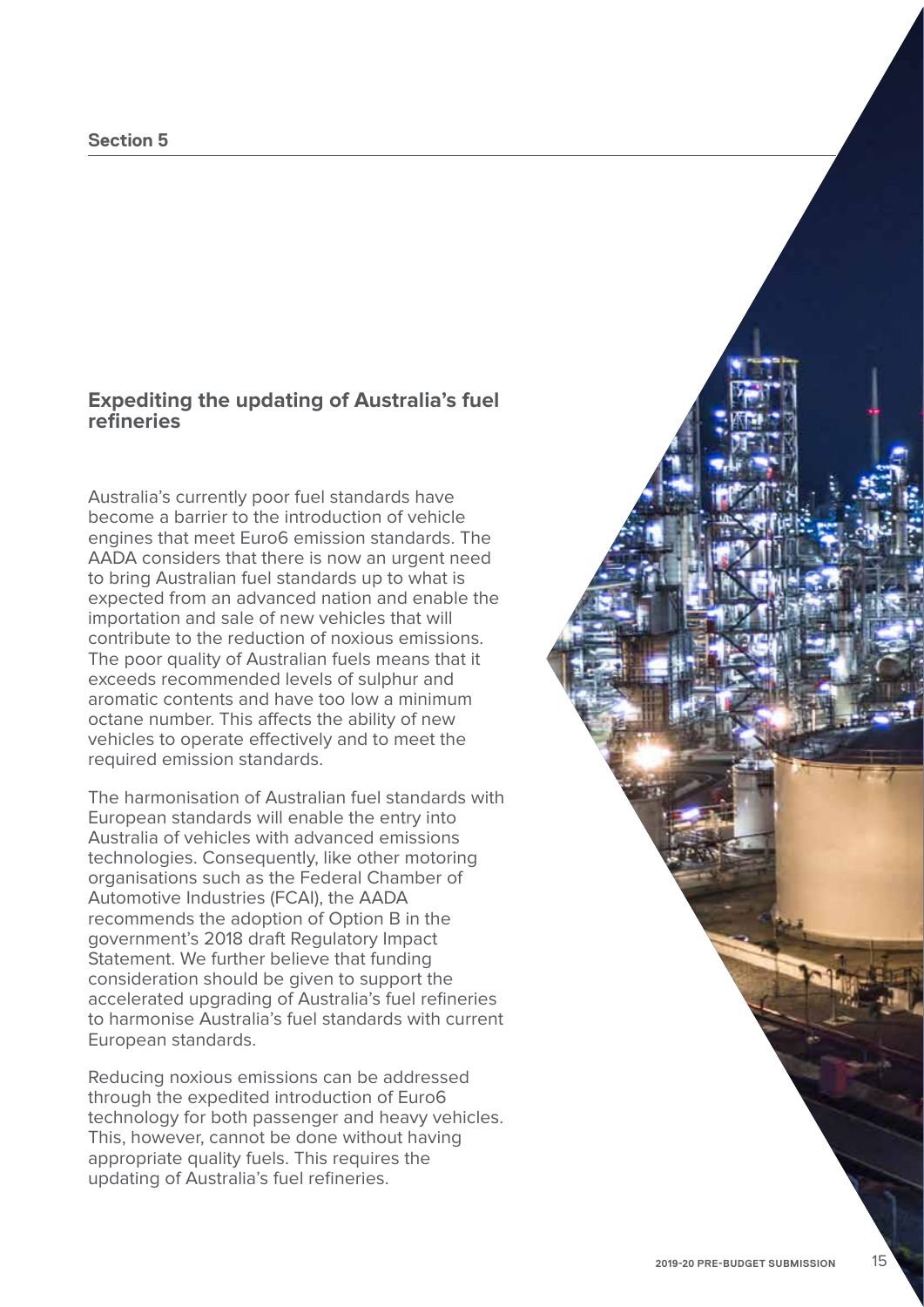

#### **Education for New Vehicle Buyers**

The change from conventionally-powered passenger vehicles towards electric vehicles is a substantial matter for the Australian consumer, and that affects not just their buying preferences, but also their daily habits and, more importantly, their safety. Education campaigns, such as the one relating to the mandatory use of seatbelts in passenger vehicles, have shown themselves to be effective in both raising public awareness and changing personal habits. Consequently, the AADA recommends that the Federal Government considers the funding, development and implementation of a comprehensive education campaign about all aspects of buying, using and maintain 'plug-in' vehicles in the Australian context.

Given their consumer-facing nature, Australia's new car Dealers are in an excellent position to assist in this regard, much as we do in supporting recent information campaigns by the ACCC. Consequently, we would recommend that you consider providing funding for the AADA to develop an educational resource to educate Australian consumers directly at the coal-face, about the benefits and implications of the coming transition to an electric-powered vehicle future.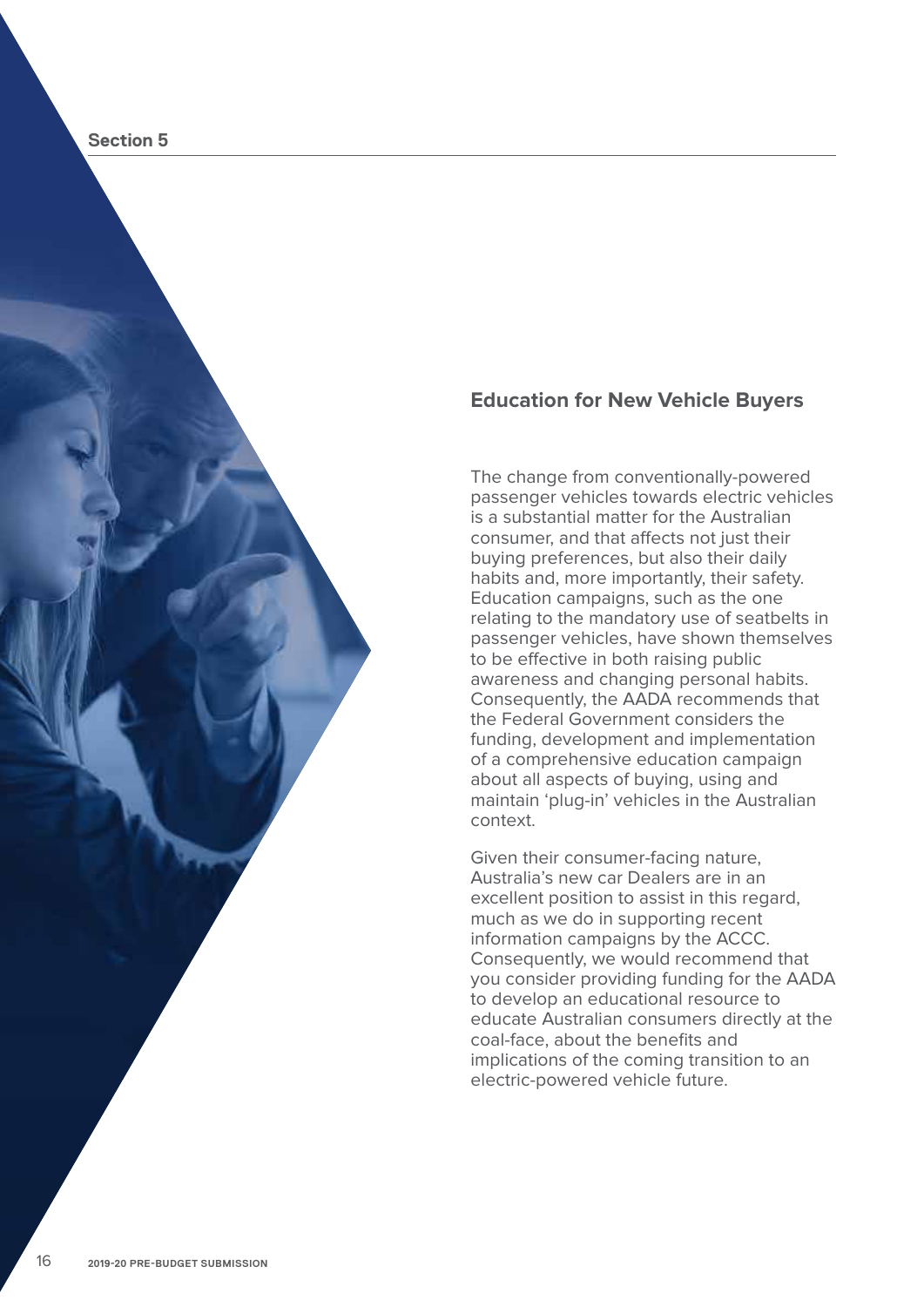## **CUSTOMS AND BORDER PROTECTION**

## **Counterfeit Parts**

The importation of counterfeit parts has in recent years become a significant issue confronting the car industry with Customs and Border Protection finding it difficult to identify fakes and locate the country of origin. Major vehicle Manufacturers have recently been targeted by sophisticated counterfeiting operations, with components ranging from oil filters and brake pads to badges and floormats being sold to consumers through dodgy networks or through online sales. The evidence suggests that counterfeiting operations are becoming so sophisticated that nearly any type of commodity is now at risk of being copied.

Australian motorists are at risk of expensive repairs where counterfeit parts are used for routine servicing (oil filters and brake pads); and safety in the case of Takata airbag replacement recall (counterfeit airbag spiral cables). Similarly, ineffective or substandard oil filters or brake pads also impact directly on road safety, and the condition of the car.

We ask that consideration be given to additional funding to enhance the intelligence gathering and detection capability of Customs and Border Protection for stopping the flow of counterfeit parts into Australia.

#### **Malware and Vehicle Data Vulnerabilities**

Even before autonomous cars become a reality, the flow of data – and the security of that data – are becoming of concern due to the potential consequences of malware in navigation or safety systems, or just the phishing of personal data as drivers and passengers use their vehicles on a day to day basis. These threats will become considerably more serious over the coming years as vehicles increase their level of autonomous operation. Consequently, the AADA recommends that the Federal Government consider funding research and analysis from the Australian Cyber Security Centre and any other relevant agency, on the detection and management of cybersecurity threats as they apply to the current and future passenger vehicle fleet in Australia.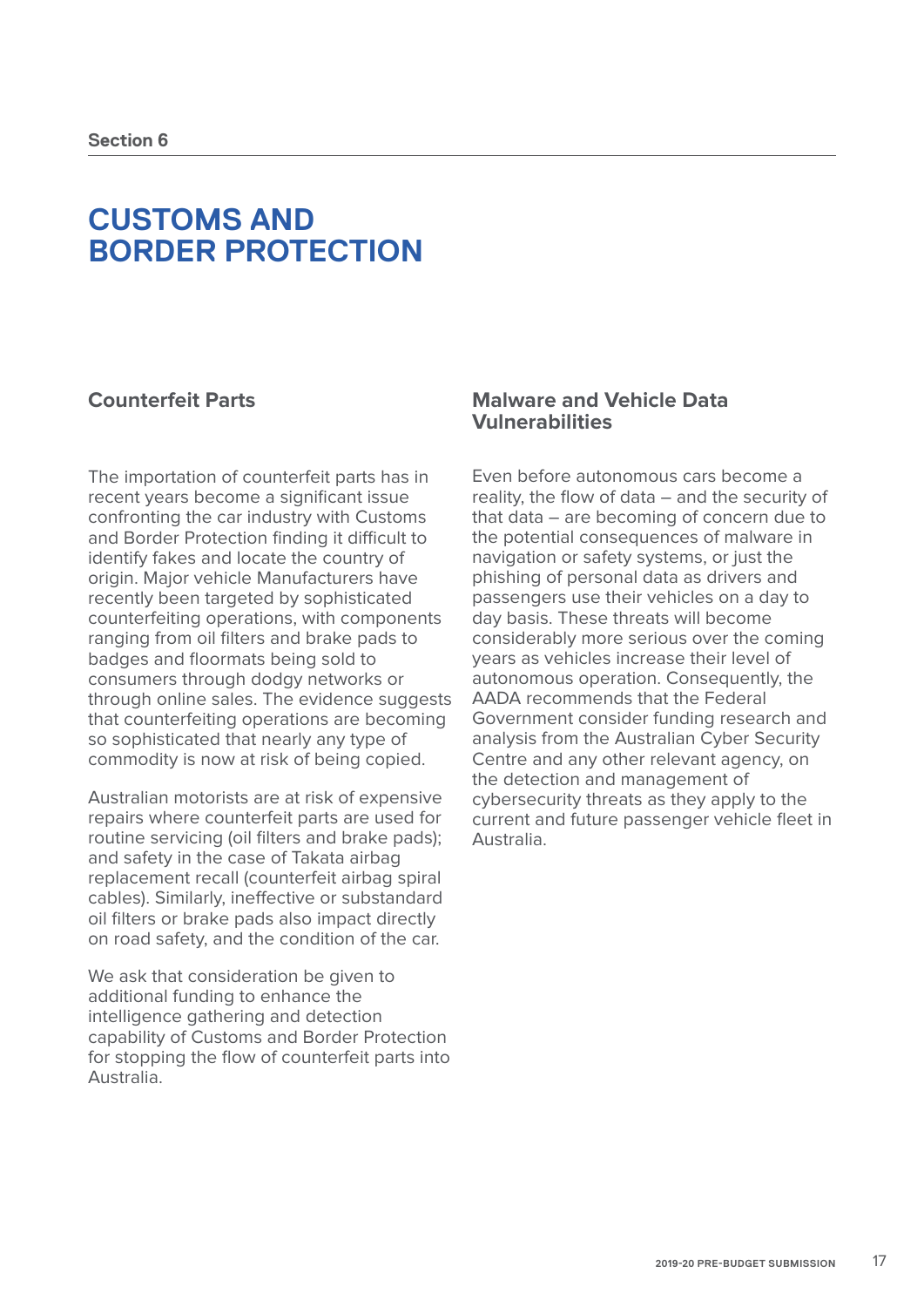## **CONCLUSION**

We would be happy to meet with you to discuss our submission and participate in the budget lockup as in previous years.

If you require further information or clarification in respect of any matters raised please do not hesitate to contact a member of the AADA team.

**David Blackhall**  Chief Executive Officer **M**: 0413 007 833 **E**: dblackhall@aada.asn.au

**James Voortman** Executive Director, Policy and Communications **M**: 0452 535 696 **E**: jvoortman@aada.asn.au

#### **Alexander Tewes**

Policy Manager **M**: 0418 425 820 **E**: atewes@aada.asn.au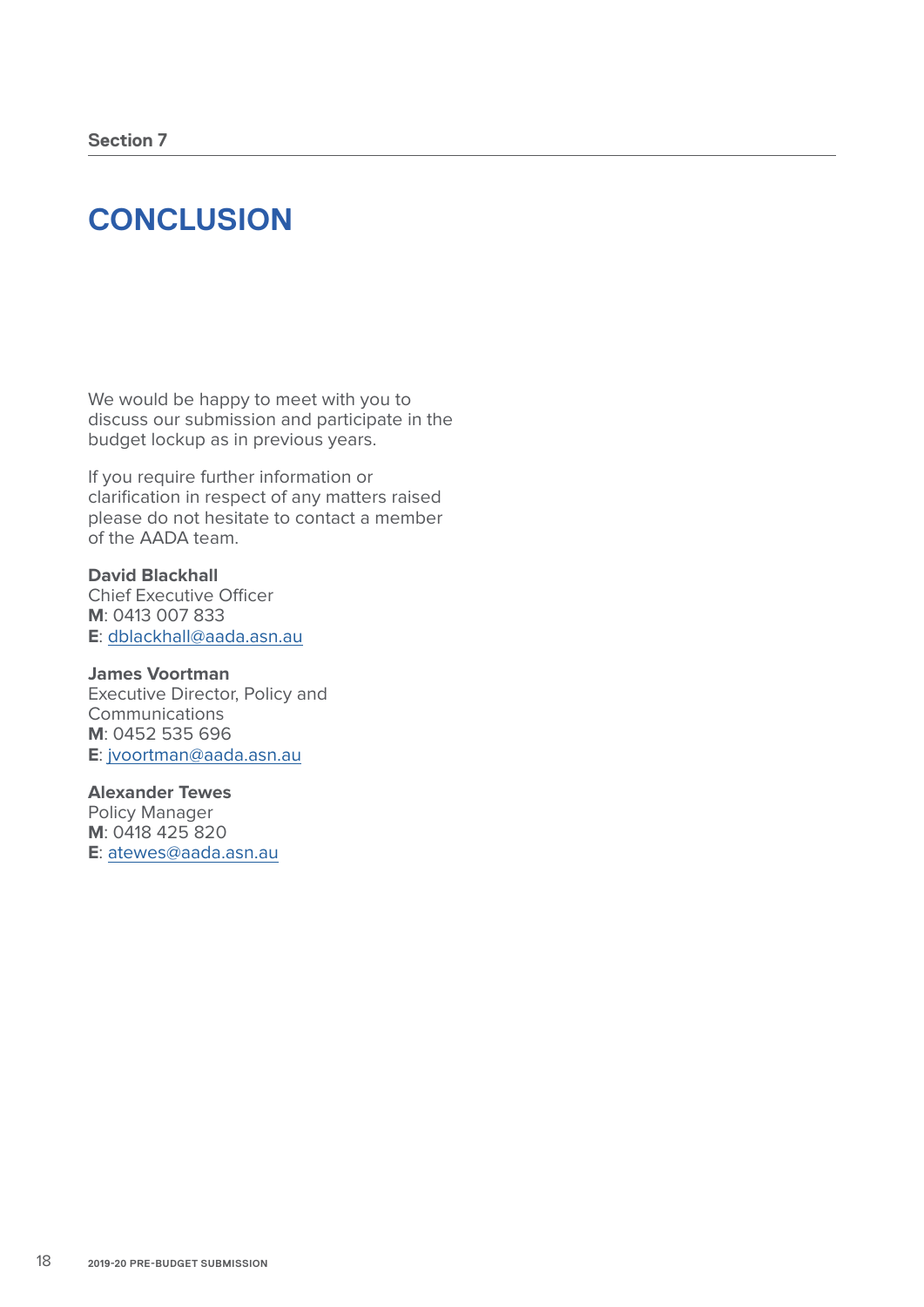## **REFERENCED MATERIAL**

- 1. In FY 2018/19, the Luxury Car Tax threshold is set at \$75,526 for fuel-efficient vehicles, and \$66,331 for all other passenger vehicles.
- 2. Sandra Maria Correia Loureiro & Hans Ruediger Kaufmann | Len Tiu Wright (Reviewing Editor) (2016) Luxury values as drivers for affective commitment: The case of luxury car tribes, Cogent Business & Management, 3:1, DOI: 10.1080/23311975.2016.1171192